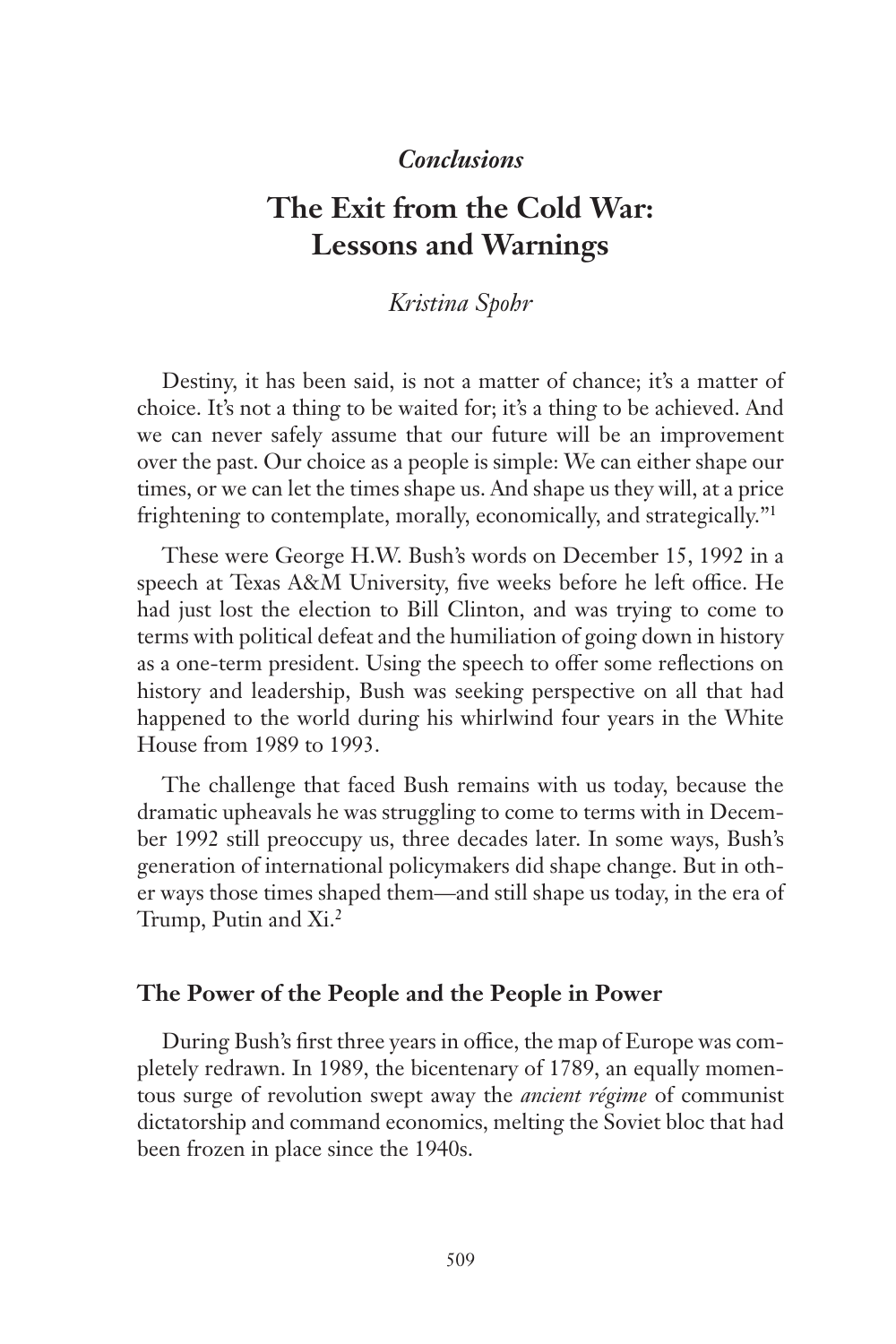The great symbolic moment was the fall of the Berlin Wall on November 9, 1989. Over the next year divided Germany became one.

Eastern European states underwent total economic and political transformation, seeking to render their new capitalist democracies viable and sustainable (with Western aid). The Warsaw Pact and COME-CON dissolved and the Red Army began to withdraw from the former Soviet satellites—a process to be completed within four years.

By 1991—as the Soviet Union disintegrated relatively peacefully and Yugoslavia exploded violently—the European Community was metamorphosing into the European Union at Maastricht and NATO had established a "North Atlantic Cooperation Council" so that "West" could embrace "East" in what was billed as a new community of "free nations" extending from Vancouver to Vladivostok.

During Bush's final full year as President in 1992, "post-Wall Europe" was also in a process of "reunification" as the Central and Eastern countries (CEE), Baltic states and many former Soviet Republics, including Russia, looked west for financial support of their transformation and even aspired to "integration" in formerly "Western" structures: EU, NATO and G7, all of which would undergo consequential changes.

Meanwhile, the GATT—forged after the Great Depression of the 1930s and World War II—was being re-formed under U.S. pressure into a more open World Trade Organization (WTO). The new WTO (1995) would eventually include a communist-capitalist People's Republic of China (PRC) and a post-Soviet Russia—both of which had been keen since the late 1980s to enter the global market.

All this, many contemporaries believed, was a reflection of an overall trend towards some kind of Westernization—both across Europe and on a global plane. The spirit of America's 28th president was invoked as pundits talked anew about "Wilsonian" values. There were even predictions that the 1990s would be a "unipolar moment"<sup>3</sup> in which the United States would shape a more peaceful, norms-based world.

How had such rapid and peaceful change in the global order come about? Why was there such optimism about the future? What were the new order's weaknesses and flaws? What are the problems still with us today?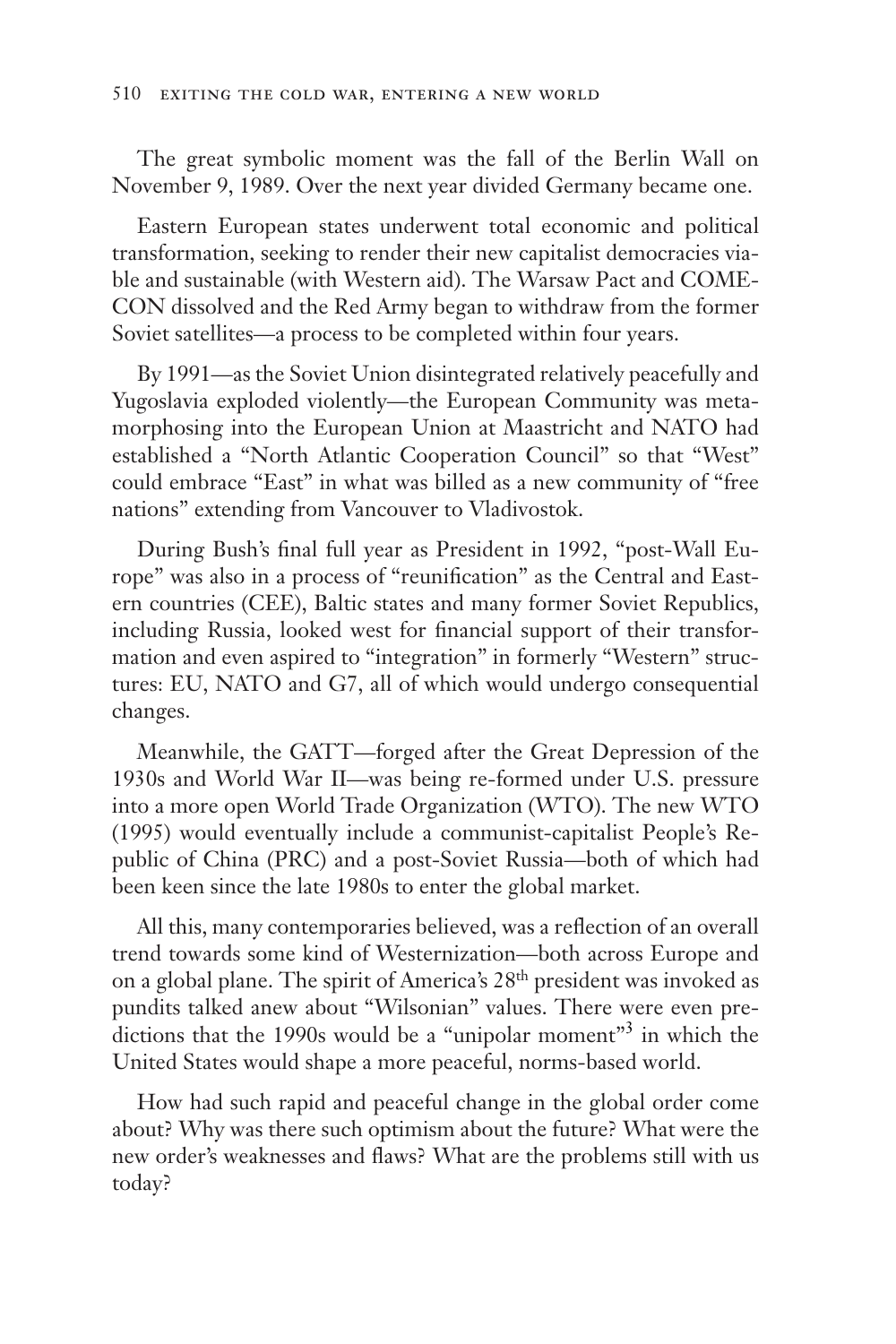On one level the upheavals had stemmed from major structural shifts in geopolitics and in the global economy. On another, they had been propelled by people power—mass protest and electoral revolution and magnified by transnational diffusion.

But Bush was not alone in believing that it was leaders who mattered—especially at such a critical juncture in history. Kohl and Gorbachev articulated similar views. In fact, the exit from the Cold War and the entry into what I call the post-Wall, post-Square era, must be understood as a process—"managed" by a group of historical actors who navigated the dramas of 1988-1992 together, each seeking to influence and even direct events.

People power, therefore, was not an uncontrollable protean force; it could be channeled by politicians who dared, like Bush, to "shape" events rather than be shaped by them, politicians who, to quote Kohl, saw history as opportunity, not fate. Each saw themselves as operating at a decisive moment in history.

All these leaders had to make choices. $4 \text{ In } \text{doing so, they contributed}$ to outcomes that none of them had planned or even foreseen. To avoid anarchy or even conflict, this moment of decision-making required cooperation between leaders. Yet these were men (and one woman) with very different ideological outlooks, historical baggage and domestic constraints.

Such a challenge was, of course, not unique in modern history. In 1814-15 in Vienna and again in 1919 in Paris, leaders had met *en masse*  in an effort to manage historical change. But these were gatherings of the victorious to make peace after hugely destructive wars. After the Second World War, no general peace treaty was ever negotiated. And the summit of victors at Potsdam in 1945 prefigured a shift from wartime cooperation to Cold War confrontation.

In the wake of 1989, however, there was neither an international conference, nor a conclave of the victorious. Post-Wall was a *process*, involving a plethora of summits, discussions and phone calls over the next two years that cumulatively negotiated the exit from the Cold War and the coming together of former enemies.

The core group of "managers" in 1989-1991 comprised the leaders of the Western alliance, many of whom had worked together for years.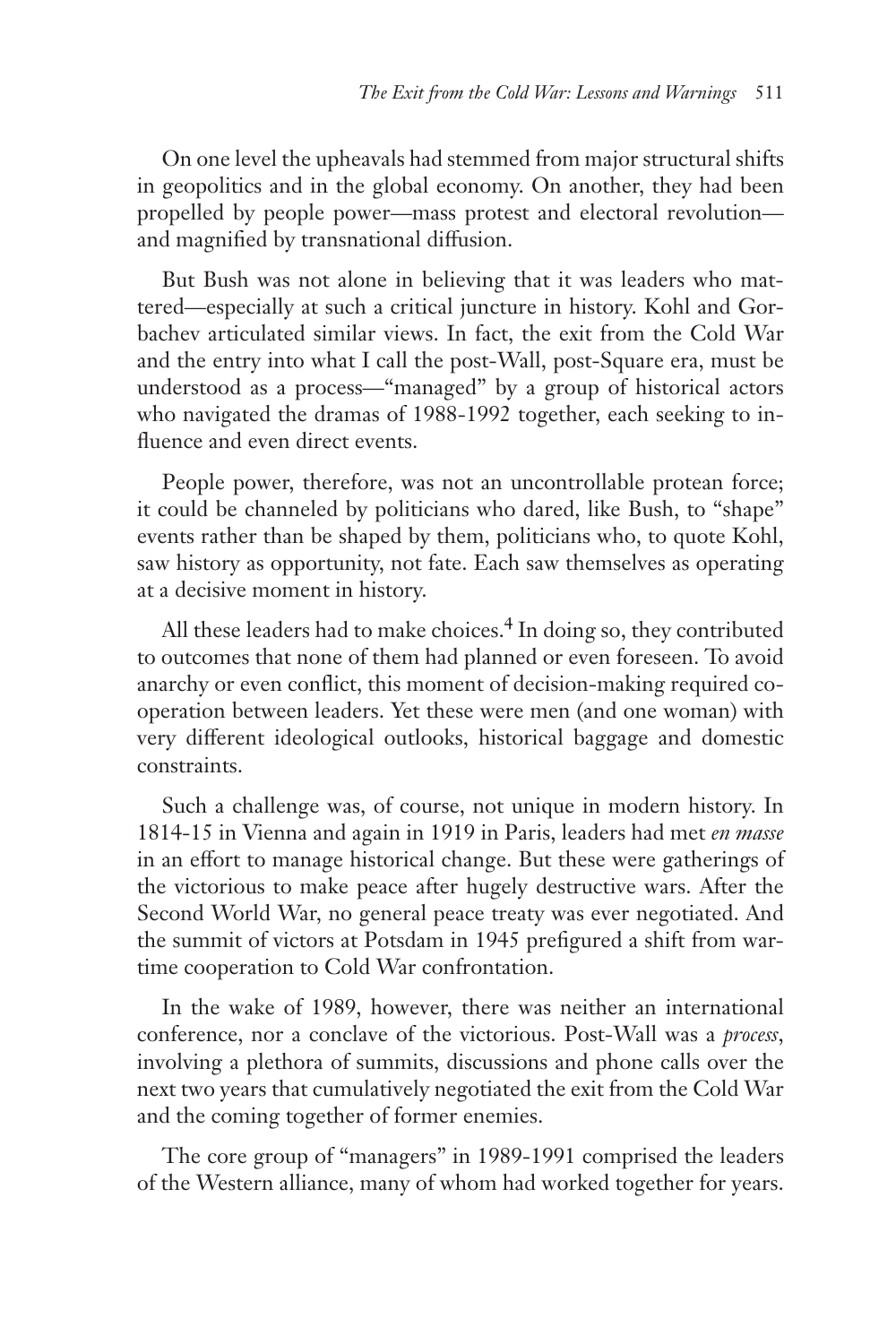Bush, as U.S. president, was not only pre-eminent but had been personally close to the center of policy for two decades. As a result, he was also well acquainted with veterans of the European scene, especially Thatcher, Mitterrand, Delors and Kohl. He also managed to build a rapport with Gorbachev, whom he "liked," and he was a *lao pengyou* (an old friend) of Deng Xiaoping.

These leaders' style of management could be termed "conservative," in the literal sense of that word. Politicians like "known knowns." Rather than risk creating total novelties, for the sake of stability and predictability they normally prefer to cling onto what already exists and has been shown to work, while adapting and modifying where it seems necessary. This was certainly true in 1989-91. Despite their anxieties, these leaders came to embrace transformative change. But, at least initially, they tried to cloak it in garments from the past—even if in some cases they were later forced to reinvent.

When it comes to the change of the global order and what the conservative managers did, three key stages in the transformative processes can be identified. I call them conserving, adapting, and re-inventing.

This is no rigid template. Some of the leaders—notably Gorbachev—never got to the stage of successful re-invention.

The designs for the future that emerged in 1990-1991 were not so much products of conceptually pre-conceived schemes. They grew out of choices made at what were seen as historically decisive moments. And they evolved while the upheavals lasted—settling into a reinvented and lasting form from early 1992.

There was no pre-made grand strategy—either in Europe, or in the Kremlin or the White House. To be sure the leaders fed off intellectual capital from past success—and while some were more conceptual (Mitterrand, Genscher, Delors), others were more practical problem-solvers working on the basis of political instinct and particular principles (Kohl, Bush).

All had to show some flexibility amid constantly novel situations. But they did not always find it easy to adjust. The bureaucracies worked in overdrive producing situation reports, option papers and blue sky thinking—but it was the leaders who would have to take the ultimate decisions.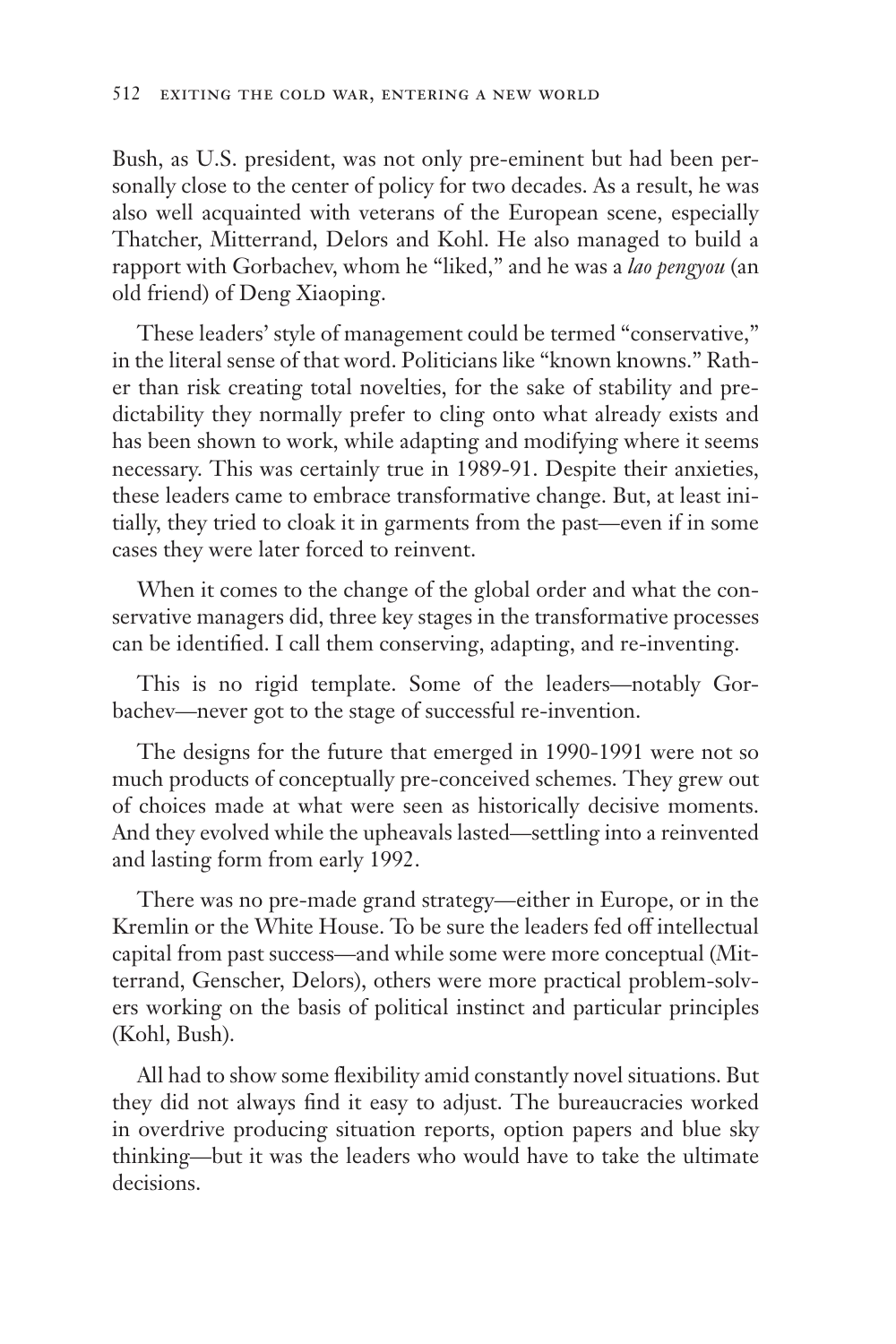At a time of flux, when each leader fixated on national interest and international opportunities (all the while juggling their domestic electoral agenda), they also found it challenging to view things from the other side of the fence. And yet this skill was needed to forge compromises and find a way into—what they hoped—would be a more peaceful post-Cold War world.

The cooperative spirit of 1989-1992, in which agreements were hammered out and decisions made, was a particularly striking feature of these "hinge years." Indeed, the overriding fixation (of America and the West at large) was ensuring stability and peace, collective action instead of unilateralism.

Marketization and democratization in the Central and Eastern European countries and Eurasia were driven less by ideological zeal (which some ascribed to Wilsonianism<sup>5</sup>) than as a Western reaction to the desires emanating from the transforming states, including the USSR and Russia.

It was in this light (and to counter Gorbachev's "Common European Home" rhetoric<sup>6</sup>) that Bush spoke in May 1989 in Mainz about a "Europe whole and free" and "a commonwealth of free nations."7 The same pragmatic approach was evident in Bush's engagement with Communist China where hopes for better relations were dashed after Tiananmen. He held on to dialogue "to preserve some kind of relationship"<sup>8</sup> while abstaining from vocally pushing any political "liberalization" or human rights agenda.<sup>9</sup>

#### **Political Improvisation and Management**

As regards the process of political improvisation and management, let me draw on a few concrete cases to illustrate the stages of conserving, adapting and reinventing.

One example is Mikhail Gorbachev, who set out to preserve the Soviet Union and to make it more viable. He sought to reform and revitalize the USSR and thereby reposition it for continued but now peaceful competition with the West. He had clear, broad goals, but had little idea how to achieve them. Having started with partial economic reform, he quickly became more radical, persuaded that true restruc-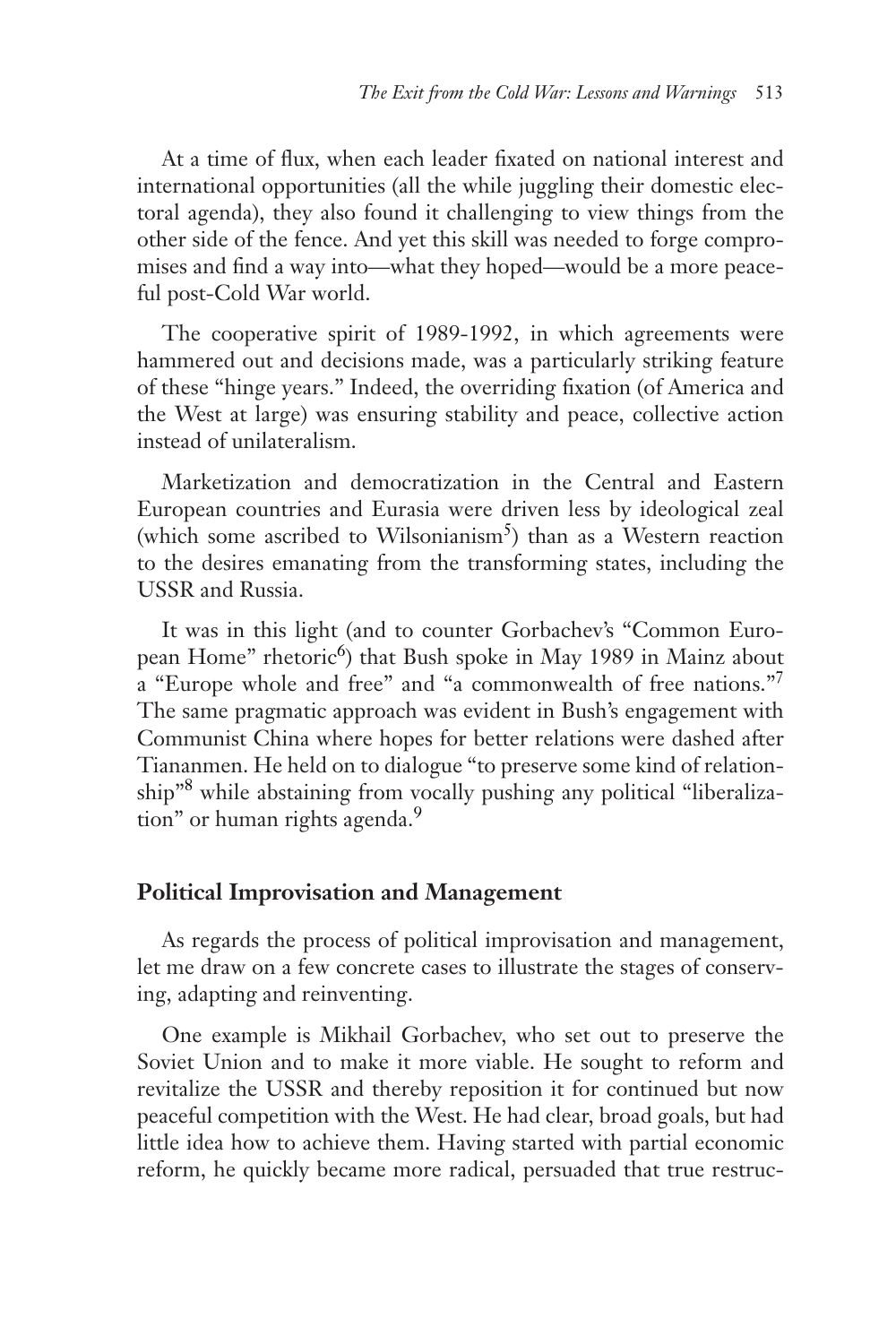turing could only work if combined with political liberalization. *Perestroika* went hand in hand with *glasnost*. This was part of the adaptation process.

His vision for Europe was a common European home. His vision of future U.S.-Soviet relations was superpower cooperation and partnership despite ideological differences; relations that went beyond literal peaceful coexistence, undergirded by arms reductions (notably the Conventional Forces in Europe (CFE) and START treaties in 1990 and 1991).

He promoted a policy based on universal, common, democratic, Eastern European freedom of choice, Soviet opening to the world economy and a desire to work through the United Nations (as evident in the international diplomacy of First Gulf War).

However, the more he adapted and modified at home and abroad, the more he lost control—on the periphery and in the heartland. He finally swung right to the hardliners in the winter of 1990-91. As he zigged and zagged, Gorbachev undermined the command economy and the communist monopoly of power without creating stable alternatives. And thus, he wound up presiding over the destruction of the Soviet multinational state. He never got to the stage of re-inventing the Soviet Union.

A second, contrasting example is offered by the People's Republic of China. Deng Xiaoping and the communist party leadership had originally embarked on a path of deliberately gradual economic reform. They could not prevent bouts of soaring inflation, which by the late 1980s triggered political protest and demands to change the system. But faced with an escalating domestic crisis and sobered by the erosion of communist authority in Eastern Europe, the Chinese Communist Party regime cracked down vigorously in June 1989 and reasserted its control.

Communism and one-party rule were thereby conserved. Secessionist nationalism would be stamped out. And after a brief reactionary phase imposed by Premier Li Peng, the process of economic (but not political) liberalization resumed in 1992 under reformist party boss Jiang Zemin. The economy would thus continue to be adapted and modified for entry into the global market.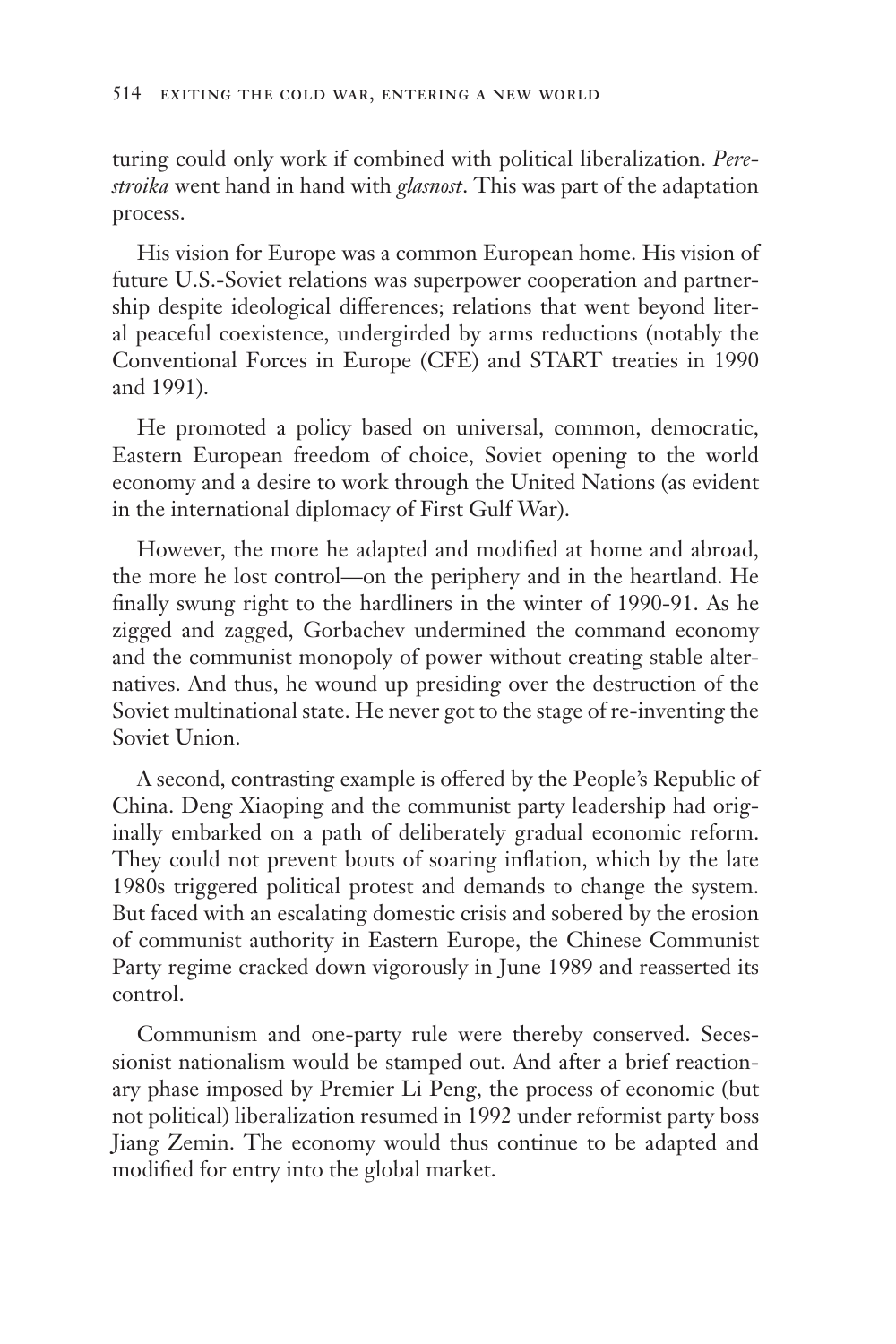The Chinese, in their mind, had learned lessons from what they regarded as Gorbachev's mistakes—excessive modification and loss of managerial control. The legacies of China's cautiously managed longterm transformation—from an insular Maoist state into an authoritarian communist-capitalist powerhouse with global reach—are still being played out in the 21st century. From developing country to world power: this has been China's communist re-invention. Post-Square was not like Post-Wall.

In sum, whereas Gorbachev failed in remaking his Union, Deng succeeded and his PRC was remade.

A third example of the management of change by conserving and adapting existing frameworks was evident over the "German Question." Here, re-invention was particularly fruitful.

First, Chancellor Helmut Kohl facilitated unification by using article 23 of West Germany's 1949 Basic Law to incorporate the eastern *Länder* in the Federal Republic. Likewise, he brought them into the Deutschmark (DM) zone on the argument (being made daily on East German streets) that if the Deutschmark did not come to the East Germans, they would come to the Deutschmark. The March 1990 East German election result confirmed that the GDR would effectively be absorbed into the old West German structures.

Second, adaptation and reinvention were also evident on the European plane. Once the GDR was part of the FRG, that meant it would automatically become part of the European Community—avoiding the danger of endless haggling with Germany's European partners about admitting a new, socio-economically weak state and, potentially, setting a precedent for admitting others from the former Soviet bloc.

Kohl could not quell dyspeptic mutterings in London about the "Fourth Reich," but his European solution to the German question did manage to assuage French fears about German revanchism and continental dominance. The DM—cornerstone of the German "economic miracle" since the 1940s—would now be subsumed into a common currency, as the heart of a new European Economic and Monetary Union (EMU). This in turn would realize the long-cherished integrationist aim of Jacques Delors—to dramatically deepen the Single Market in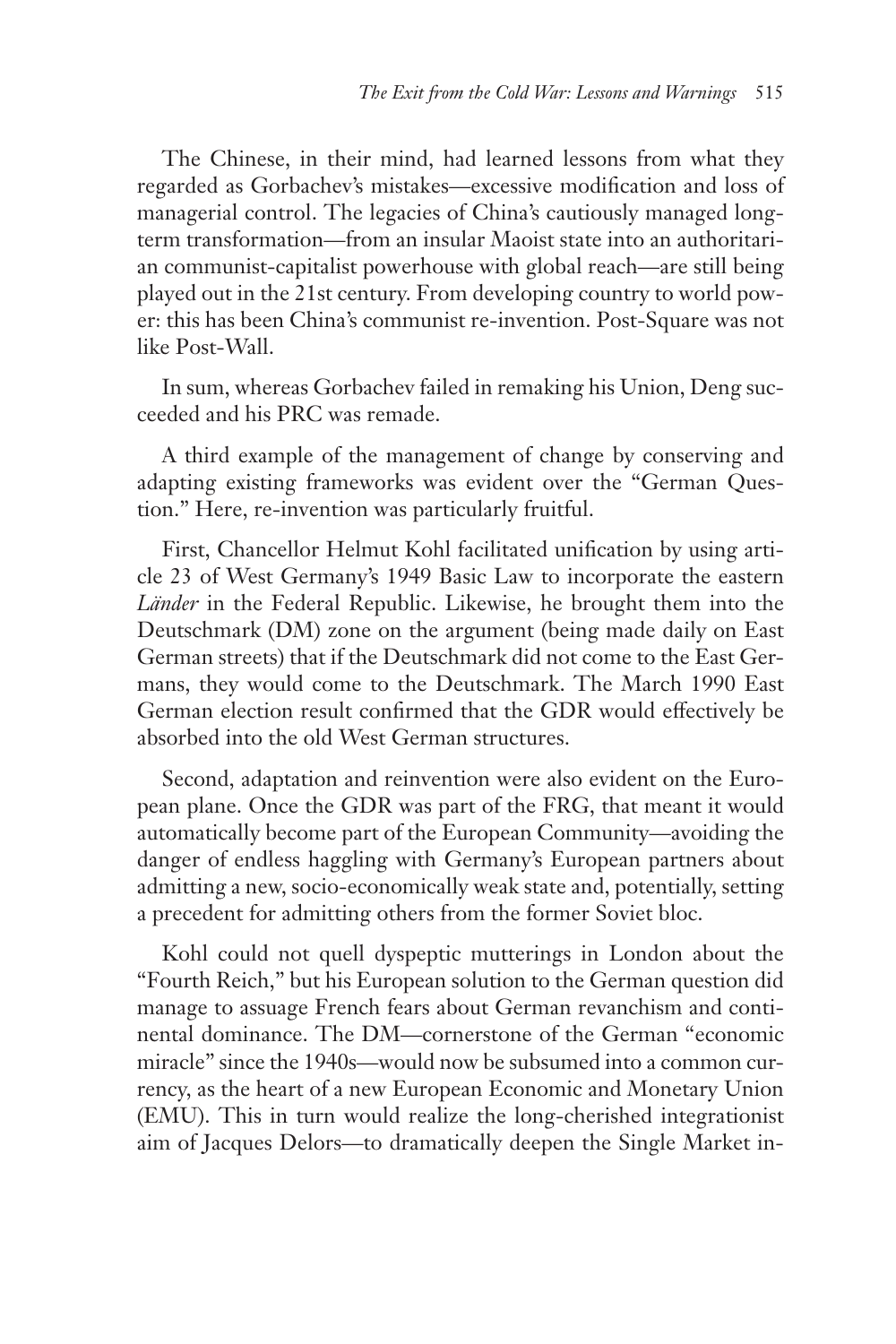stigated in 1986 while ensuring that it could not be dominated by newly unified Germany.

Other key Western European institutions were also adapted and reinvented to address the new German question. In regard to the emerging post-Cold War European security order, Bush was quick to insist that a unified Germany must remain a member of the Atlantic Alliance and Kohl fully agreed. This meant that NATO would outlive the Cold War for which it had been created. The Alliance would be adapted territorially to include the GDR and re-invented doctrinally through the 1990 London Declaration. NATO's perpetuation would ensure a continued American military presence in post-Wall Europe and thereby continue to fulfill its key purpose of guaranteeing mutual security. While satisfying Mitterrand and even Thatcher, this NATO solution to the German problem also helped reassure Moscow about the dangers of Teutonic revanchism. Ironically it ultimately suited Mikhail Gorbachev as well—because the German settlement, in combination with the CFE treaty, would take care of the military balance in Europe.

Cumulatively, Germany was unified and the Europe surrounding it transformed on essentially Western terms—incorporating the central features of post-war liberal international order in successfully modified and reinvented form.

#### **Where Leadership Mattered: The Triple Axis of Cooperation**

These major structural changes were made possible because of diplomatically creative political friendships, or what we might call axes of cooperation. Three stand out: Bush-Kohl; Kohl-Mitterrand; and Gorbachev-Bush/Kohl.

The warm accord between Bush and Kohl was rooted in four decades of successful "transatlantic partnership" within NATO. Kohl built on the Adenauer tradition of *Westbindung*, and indeed moved it onto a higher level as Bush welcomed unifying Germany as America's preferred new "partner in leadership."

Kohl and Mitterrand could find common ground in fostering the European integration project—despite Mitterrand's neuralgic spasms about German power and despite the two men's divergent priorities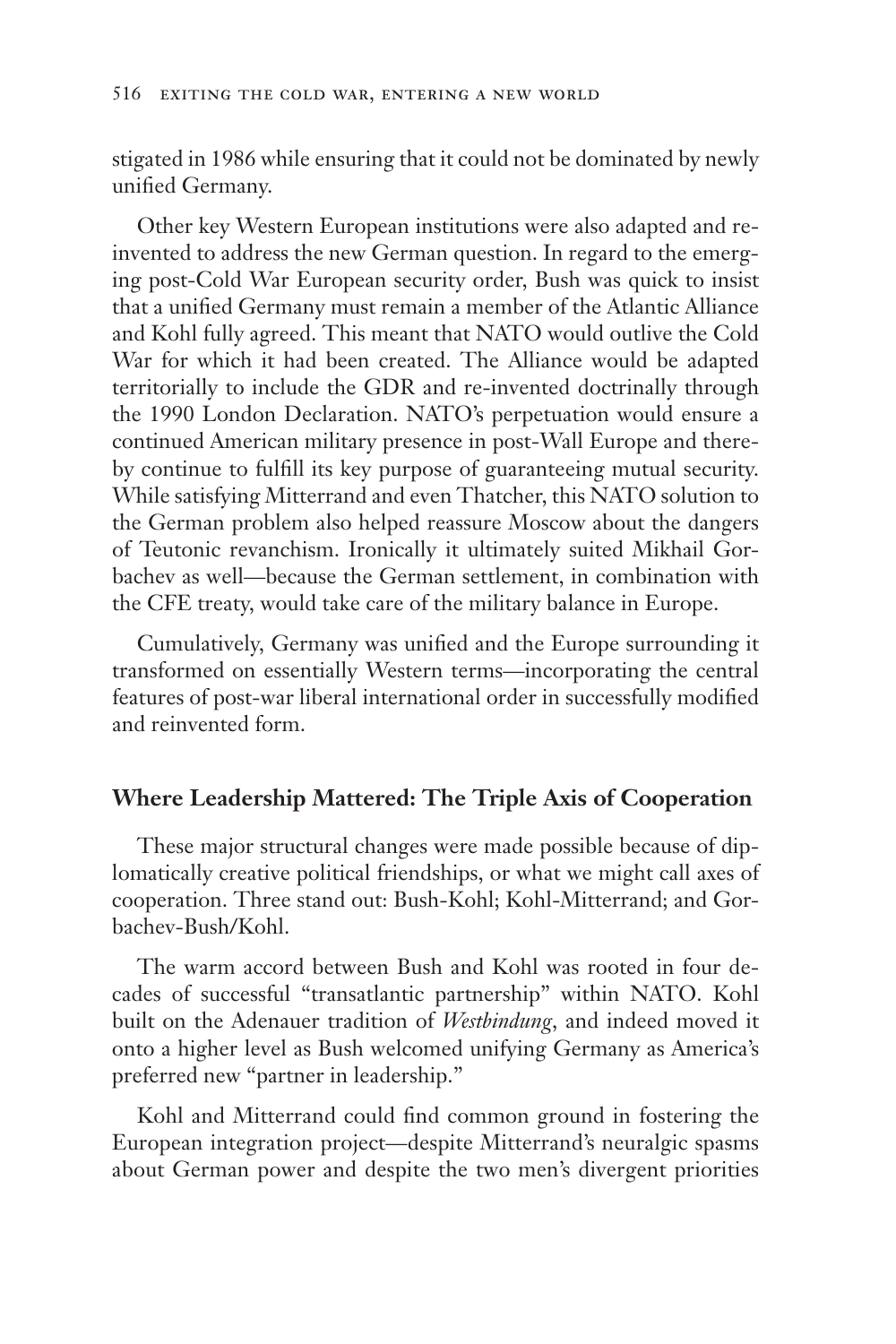about the precise forms of economic and political union. They renewed the Adenauer-de Gaulle relationship for a new generation and a new era.

Against all odds, Gorbachev was able to develop a real rapport with both Bush and Kohl. This happened on a personal level but it was cemented by Gorbachev's fixation with "universal values," a "common European home" and the principles of the Helsinki Final Act.

As a result, these three men were able not only to transcend the ideological antagonism of the Cold War but also to heal some the scars of WWII, leading to real peacemaking in Europe. Adroit "checkbook diplomacy" on Kohl's part helped smooth Gorbachev's pullout of the Red Army from GDR soil, one of the most vivid—and livid—legacies of Soviet victory in 1945.

These axes of cooperation, built on political friendships, were essential to facilitate the threefold process of conserving, adapting and reinventing that lay at the heart of German unification. They were, however, less successful when it came to re-invention on the European plane. Two exogenous events in 1991—neither foreseen in 1989 proved critical obstacles: the dissolution of the Soviet Union, albeit peacefully; and the violent implosion of Yugoslavia, which quickly descended into bloody wars of secession. The challenges created by both break-ups would reveal the limits of conservative management and the problems with reinvention under even less predictable and more hostile circumstances. The stability of the post-Soviet space was an issue of long-term concern, but the ferocious Yugoslav wars prompted immediate reactions and laid bare some serious structural flaws in the Europe now being remade.

# **Reunifying Europe: The Dream, and the Problems, of Western Institutional Reinvention**

The new European Union—despite its assertive rhetoric—was never up to the task of restoring peace in the Balkans. It was not able to speak with one voice, or to move beyond the EC's "civilian" tradition<sup>10</sup> of trying to mediate and help keep the peace, without developing a real European military capability. Ever since, post-Maastricht Europe has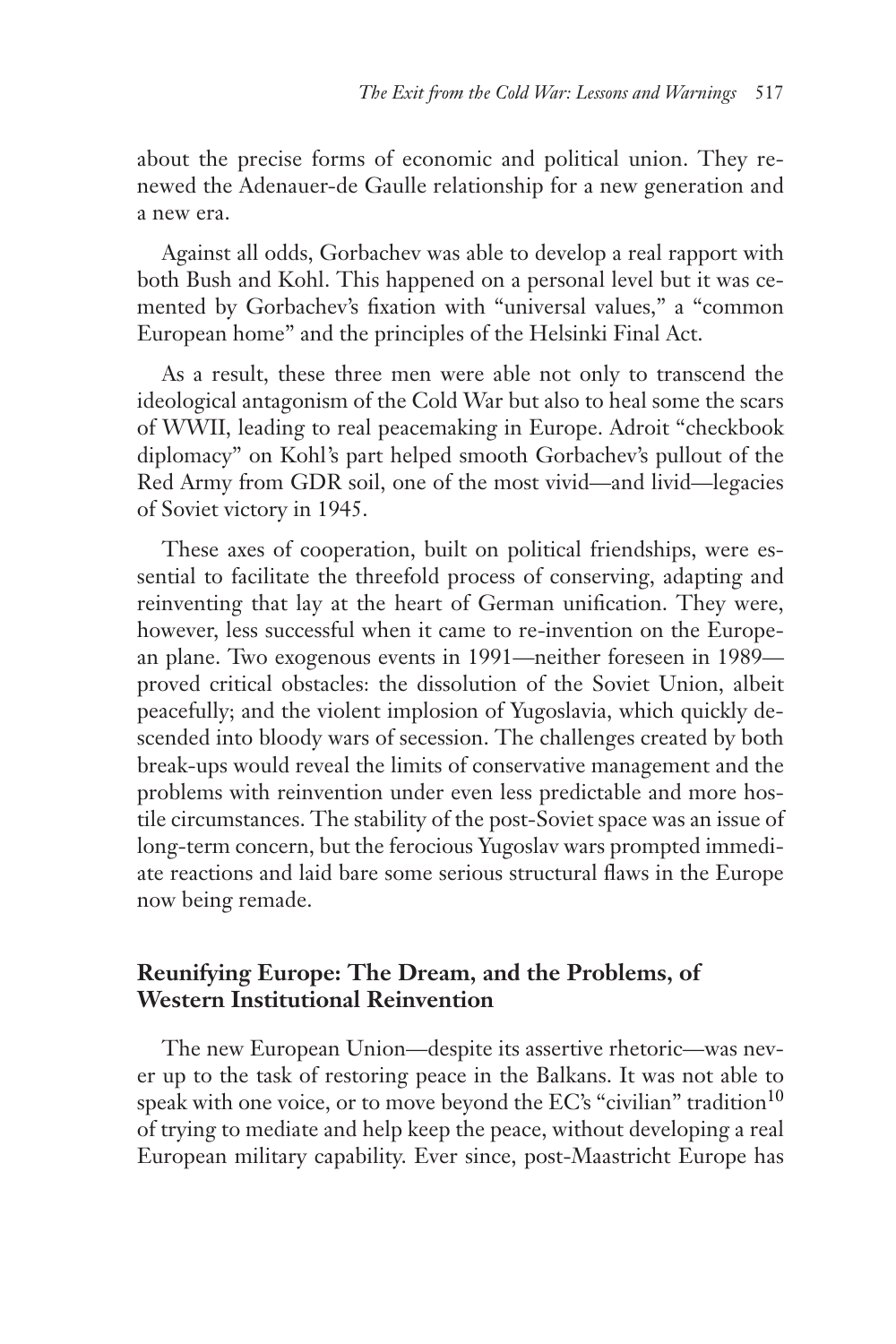struggled to re-invent itself in the guise of foreign-policy actor and political "superpower" to which it aspired.

NATO, too, struggled with its reinvention after 1991. U.S./NATO military operations in Yugoslavia only became possible after the Alliance shifted its focus from "collective defense" to "collective security" in order to justify and allow NATO "out of area" operations.<sup>11</sup> This process took four years—from NATO's "new Strategic Concept" (1991) to the first UN-sanctioned NATO bombing campaign in Bosnia. The outcome of these operations was the Dayton peace accords. But NATO's doctrinal and military reinvention was deeply flawed. Dayton proved only a partial solution to the wide-ranging problems of the Balkans. And this U.S. spasm of peace enforcement exposed the power asymmetries between America—the only ally with the necessary firepower and lift-capacity—and the Europeans, still haunted by historical ghosts from their dark 20<sup>th</sup> century. The United States, in turn, struggled between "isolationist" tendencies and its global leadership role—now energized by Clinton's 1994 national security strategy of "engagement and enlargement."

Crucially, NATO's "out of area" reinvention made the Alliance in the long run also more problematic for the Kremlin. America's show of force in a Slav space (even if under NATO and UN auspices) threatened Moscow's geopolitical position—and a similar ideological challenge was posed by Clinton's rhetoric about exerting America's global weight to promote the nation's values. Although there was no disagreement with Russia over the Bosnia operation, the 1999 Kosovo bombing campaign by what was then an enlarged NATO (without UNSC authorization) brought these differences into the open.

In the view of many Russians, NATO's second reinvention through enlargement to the east (in 1999 and 2004) made matters worse.<sup>12</sup> The task of what Bush called "building a Europe whole and free" through a solid security framework had been fraught from the outset. Despite efforts of transforming the pan-European Conference on Security and Cooperation in Europe (CSCE)—the so-called "conscience of the continent"<sup>13</sup>—into an organization (OSCE) that would serve as a tool for greater transparency, for upholding rights, for monitoring elections and in dispute resolution, it failed to develop into the type of muscular mechanism that could put a stop to such atrocities as in former Yu-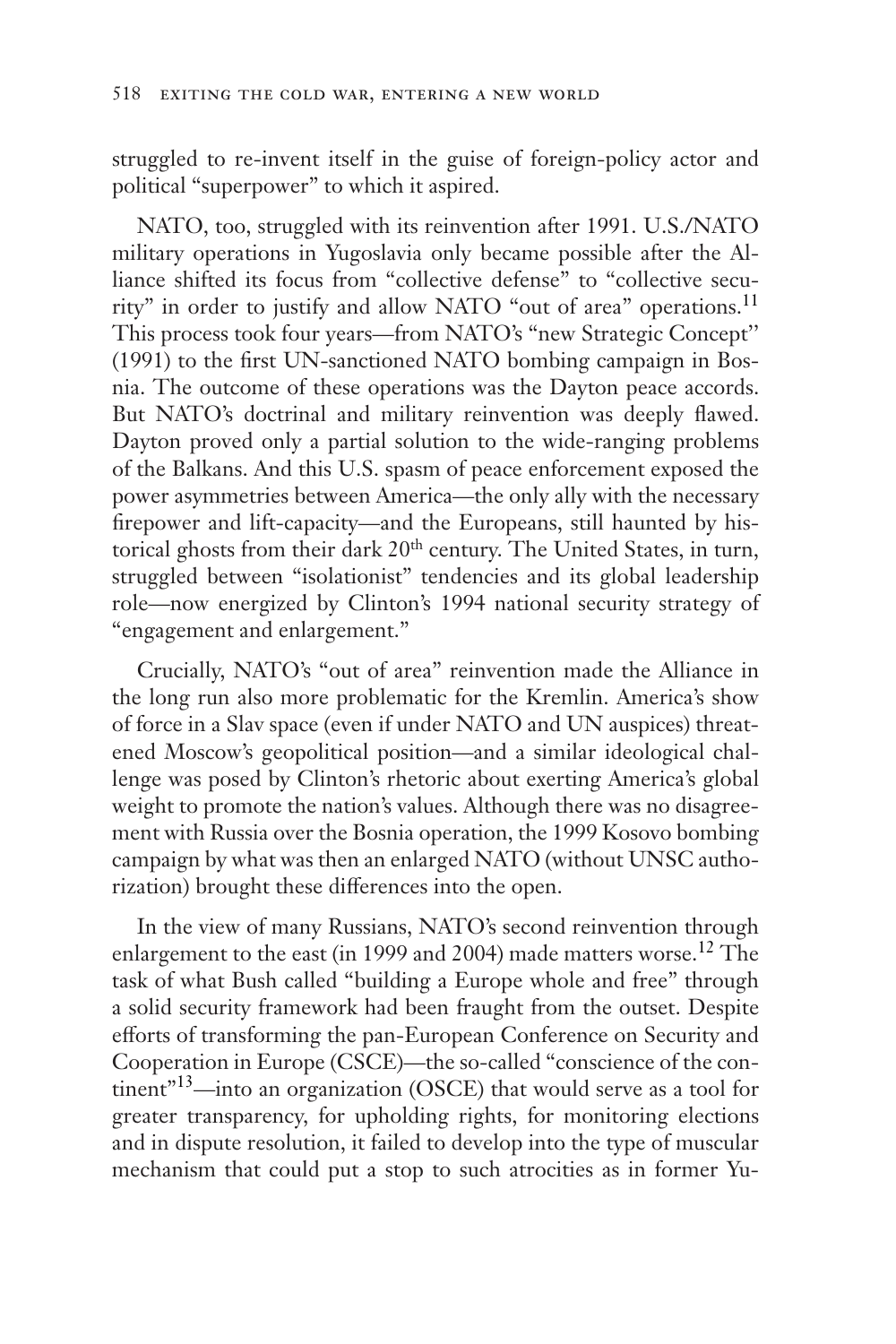goslavia. Likewise, the North Atlantic Cooperation Council (NACC) that first met in December 1991 was really just a loose forum for East-West liaison and information exchange spanning the Atlantic area and across Central Asia to the Pacific. It was later transformed into the Partnership for Peace (1994) and the Euro-Atlantic Partnership Council (1997) as a means of moving beyond information exchange with a then-defunct Warsaw Pact to operational mechanisms for cooperative military activities, including with Russia.

But it was NATO itself that was crystallizing as the only historically successful organization to provide hard security on the continent. And so East looked West—for membership.

In early 1992—as Russia assumed the Soviet seat on the UN Security Council—even Yeltsin declared Russia's partnership ambitions with the United States and NATO. Yet no seat for Moscow would materialize at the table *inside* the core of the Euro Atlantic community.14

Undoubtedly Western leaders did try to sustain the Russian state as a second key player in the international system. They became deeply involved in Russia's flawed transition into a market democracy and both Bush and Clinton made conscious efforts not to "isolate Russia" or turn it "from potential friend to potential adversary." But over the long term it became clear that it was not possible to keep Russia on side (not least because Russia had no intention of giving up even an iota of its sovereignty in order to integrate into what was effectively a US-led club) *and* to address the desire of the Central and Eastern Europeans and the Balts for full membership of NATO as well as the EU (as they sought to escape the fate of remaining as part of Russia's "near abroad").<sup>15</sup>

For its part, the United States—feeling it had "won" the Cold War became increasingly assertive in its "unipolar" moment. The terrorist attacks on the United States on September 11, 2001 (9/11) were, of course, a turning point, but the early 1990s were of critical importance. Bush '41's campaign in 1991 to drive Saddam Hussein out of Kuwait was characterized by alliance cooperation and operational self-restraint: the President would not go "all the way to Baghdad." The Bosnian war was also a limited mission and had Russian approval. But the Kosovo war and a growing feeling that the U.S. could and should have finished off Saddam for good fed into the post-9/11 passion for liberal inter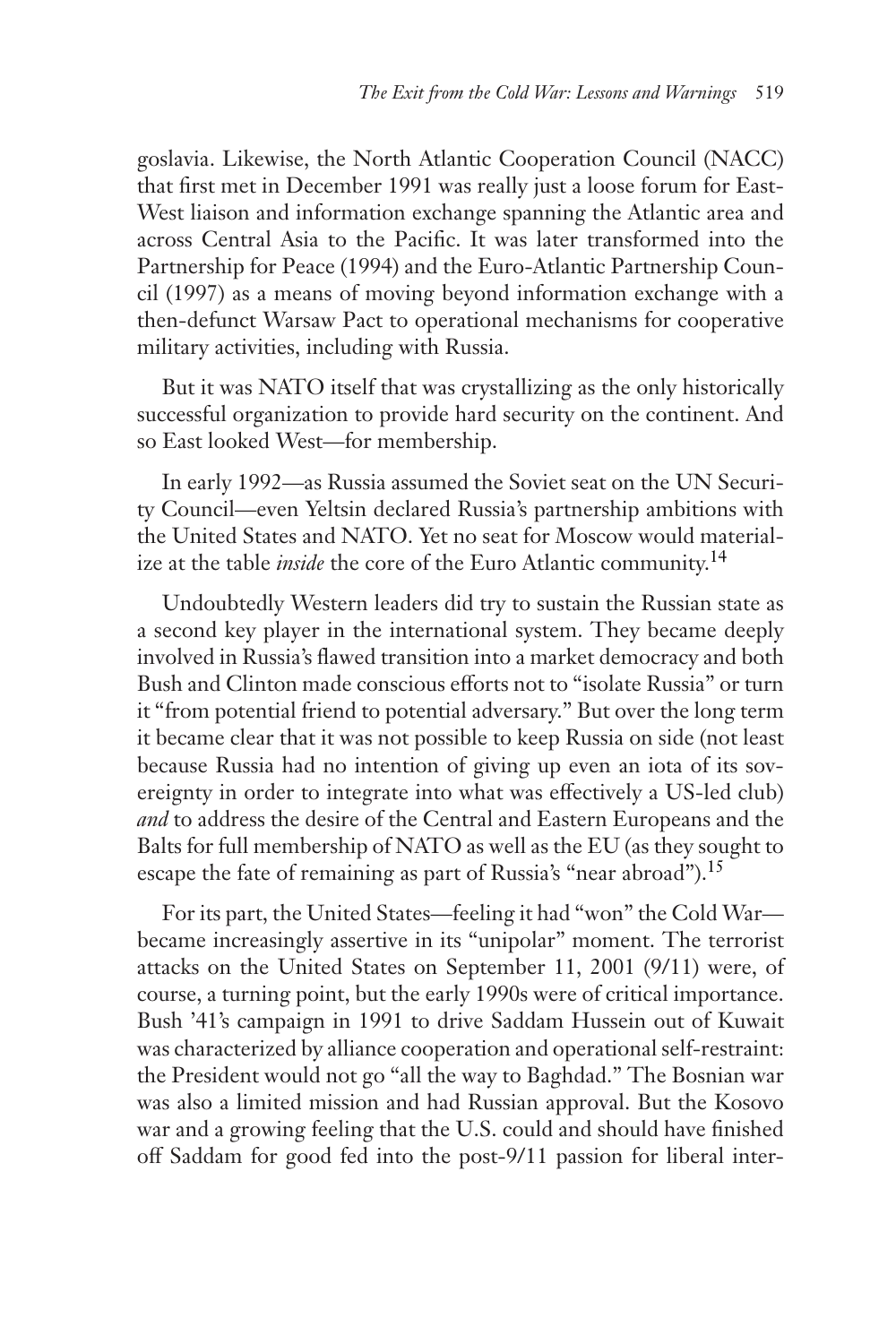ventionism—an expansive policy direction increasingly resented by the Kremlin.

Indeed, during Putin's reign (from 2000), and especially since his return to the presidency in 2012, Russian alienation from the West has intensified and a heightened nostalgia for the country's great-power past, back to the glory days of defeating Napoleon after 1812 and overcoming Hitler in the Great Patriotic War, has re-emerged with a vengeance.

So, while re-inventing NATO (and the EU) as a Europe-wide entity was always going to be problematic, the combination of Russian *amour propre* and American ideological self-assertion made matters toxic. These issues could probably never have been resolved, even by the most sensitive diplomacy. But it is true that the confrontation became undoubtedly more direct and more dangerous in the Putin era.

## **Conclusions**

What conclusions may America and the West draw from the story of global transition and international management that we have explored in this book?

Today we live in an era of erratic U.S. behavior and a changing balance of power with both a revisionist Russia whose president claims that "liberalism is obsolete" and an ambitious post-Square China und Xi Jinping challenging American leadership.16 To quote Russian Foreign Minister Sergei Lavrov, they are seeking a "post West world."17 We also have a U.S. president who seems unwilling to lead—or at least to do so as part of an alliance, rather than throwing his weight about unilaterally. Indeed, he claims that America "must as a nation be more unpredictable."18

The effect has been to unsettle the Atlantic Alliance. Can America afford to become isolationist, turning its back on Europe? And is it worth throwing away allies that are run by norm-governed regimes? Trust is easily broken. Re-establishing it is much harder and takes much longer. The same goes for arms control regimes.

Examining the end of the Cold War yields a few pointers for the future: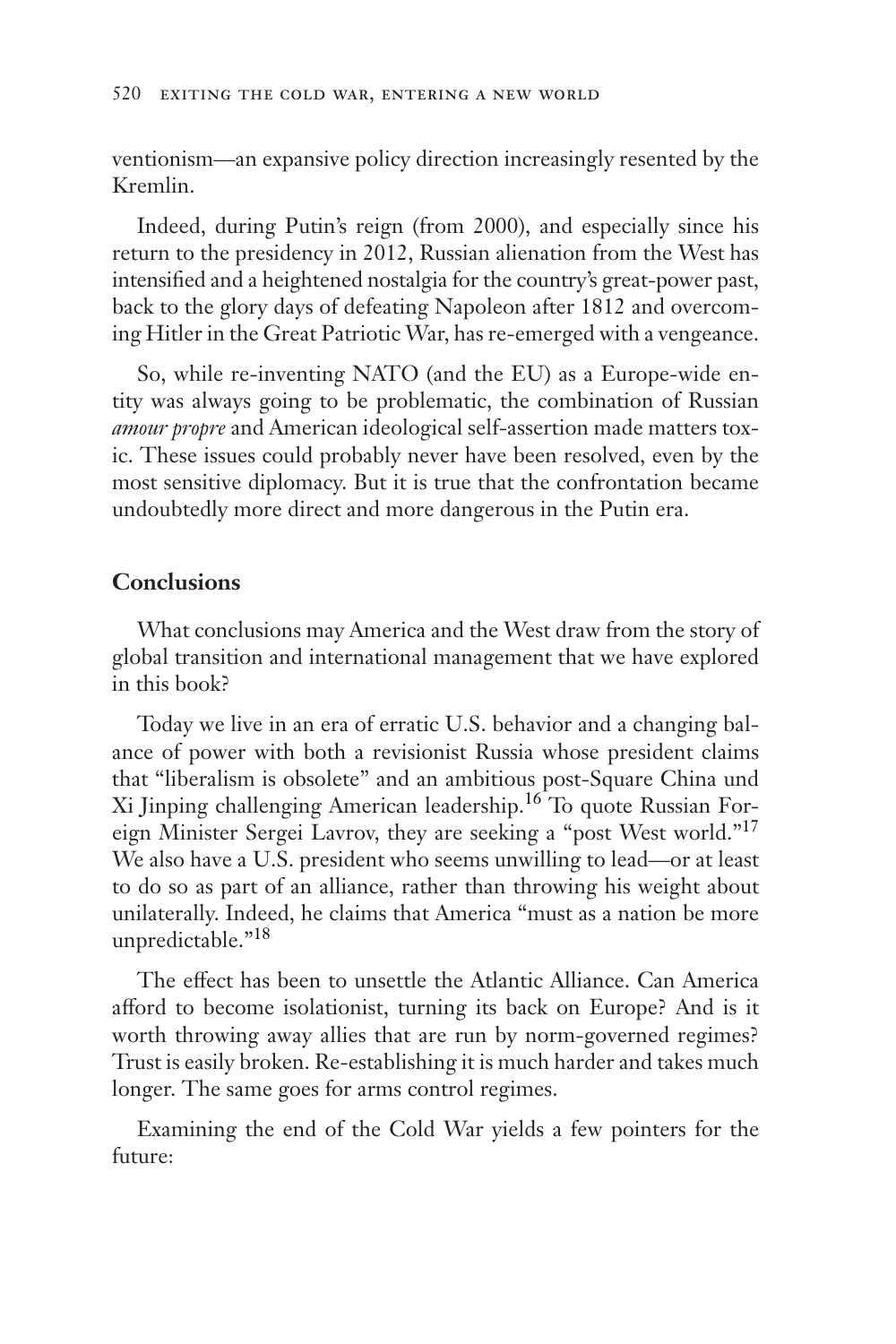First, given the difficulties in creating new international institutions, there is much to be said for the process of conserving, adapting and reinventing those that work. This was particularly efficacious in facilitating German unification.

Second, this process depends for its success on fruitful axes of cooperation between leaders. In 1989-91 the relationships between Bush, Kohl, Mitterrand and Gorbachev stood out.

Third, reinvention seems to have been much less successful when it came to NATO's out-of-area role and the process of NATO's and the EU's eastern enlargement. But these processes did help to bring much of the former Soviet bloc into Europe "whole and free" and thus served to stabilize a highly volatile part of the old continent. And arguably NATO's traditional "containment"19 role remains applicable in the Putin era. In other words, the jury is still out—it's too early to judge.

Fourth, as regards the future, a new process of adapting and reinventing will be necessary to address the challenges of right-wing populism to democracy, the digital age and new forms of aggression, notably cyber warfare.

Fifth, the crux is to sustain the cooperative relationships on which consensually-based leadership must rest. George H.W. Bush understood that; Donald J. Trump does not.

Some of Bush 41's words in that farewell speech in Texas now look strikingly prescient when he warned that "economically, a world of escalating instability and hostile nationalism will disrupt global markets, set off trade wars, set us on a path of economic decline." Future challenges, he believed, "must be met with collective action, led by the United States, to protect and promote our political, economic, and security values." And, he added, "A retreat from American leadership, from American involvement, would be a mistake for which future generations, indeed our own children, would pay dearly."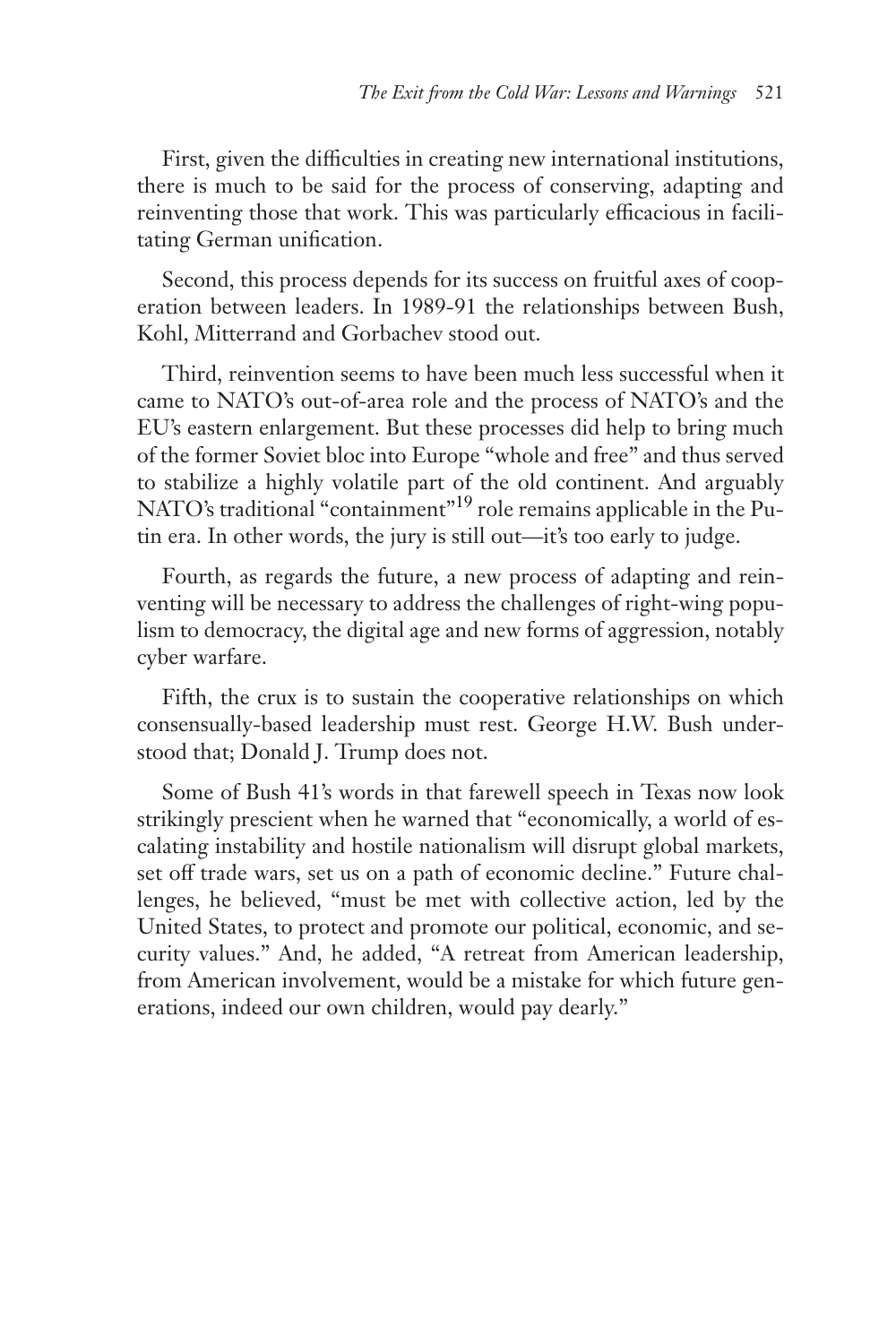#### **Notes**

1. Remarks by President George H.W. Bush at Texas A&M University, College Station, Texas, December 15, 1992.

2. I reflect on this at length in my global history of 1989-1992, *Post Wall Post Square: Rebuilding the World after 1989* (New York/New Haven: HarperCollins, October 2019 & Yale University Press, March 2020)

3. Charles Krauthammer, "The Unipolar Moment," *Washingon Post*, July 20, 1990; idem, "The Unipolar Moment," *Foreign Affairs* 70, 1 (1990/1991) [America and the World 1990/91] pp. 23–33; idem, "The Unipolar Moment Revisited," *The National Interest* 70 (Winter 2002/3) pp. 5–18. Cf. Hal Brands, *Making the Unipolar Moment: US Foreign Policy and the Rise of the Post-Cold War Order* (Ithaca, NY: Cornell University Press, 2016); Odd Arne Westad, "The Cold War and America's Delusion of Victory," *New York Times*, August 28, 2017

4. See Philip Zelikow and Condoleezza Rice, *To Build a Better World: Choices to End the Cold War and Create a Global Commonwealth* (New York: Twelve Books, 2019)

5. John A. Thompson, "Wilsonianism: The Dynamics of a Conflicted Concept," *International Affairs* 86, 1 (2010) pp. 27-48.

6. Mikhail Gorbachev, *Memoirs* (New York: Doubleday, 1996), p. 428.

7. Bush's Remarks to the Citizens in Mainz, Federal Republic of Germany, May 31, 1989.

8. TNA UK PREM 19/2597, PS Charles Powell to Stephen Wall (FCO) Memorandum re: Bush-Thatcher telcon on "China," June, 5, 1989, pp.1-2, MTF.

9. Cf. Strobe Talbott, "Post-Victory Blues," *Foreign Affairs* 71,1 (1991/92) [America and the world 1991/92], pp. 68-69.

10. Jan Orbie, "Civilian Power Europe—Review of the Original and Current Debates," *Cooperation and Conflict* 41, 1 (2006), pp.123-8; Karen E. Smith, "Beyond the Civilian Power EU Debate," *Politique européenne* 2005/3 (No. 17), pp. 63-82.

11. See David S. Yost, "The New NATO and Collective Security," *Survival* 40, 2 (Summer 1998), pp.135-160; Daniel S. Hamilton and Kristina Spohr (eds), *Open Door: NATO and Euro-Atlantic Security after the Cold War* (Washington, DC: Johns Hopkins University SAIS/Brookings Institution Press 2019), p. xv. See also Tarcisio Gazzini, "NATO's Role in the Collective Security System," *Journal of Conflict & Security Law* 8, 2 (Oct. 2003), pp.231-63.

12. For various views on NATO enlargement, see Hamilton and Spohr (eds), op. cit.